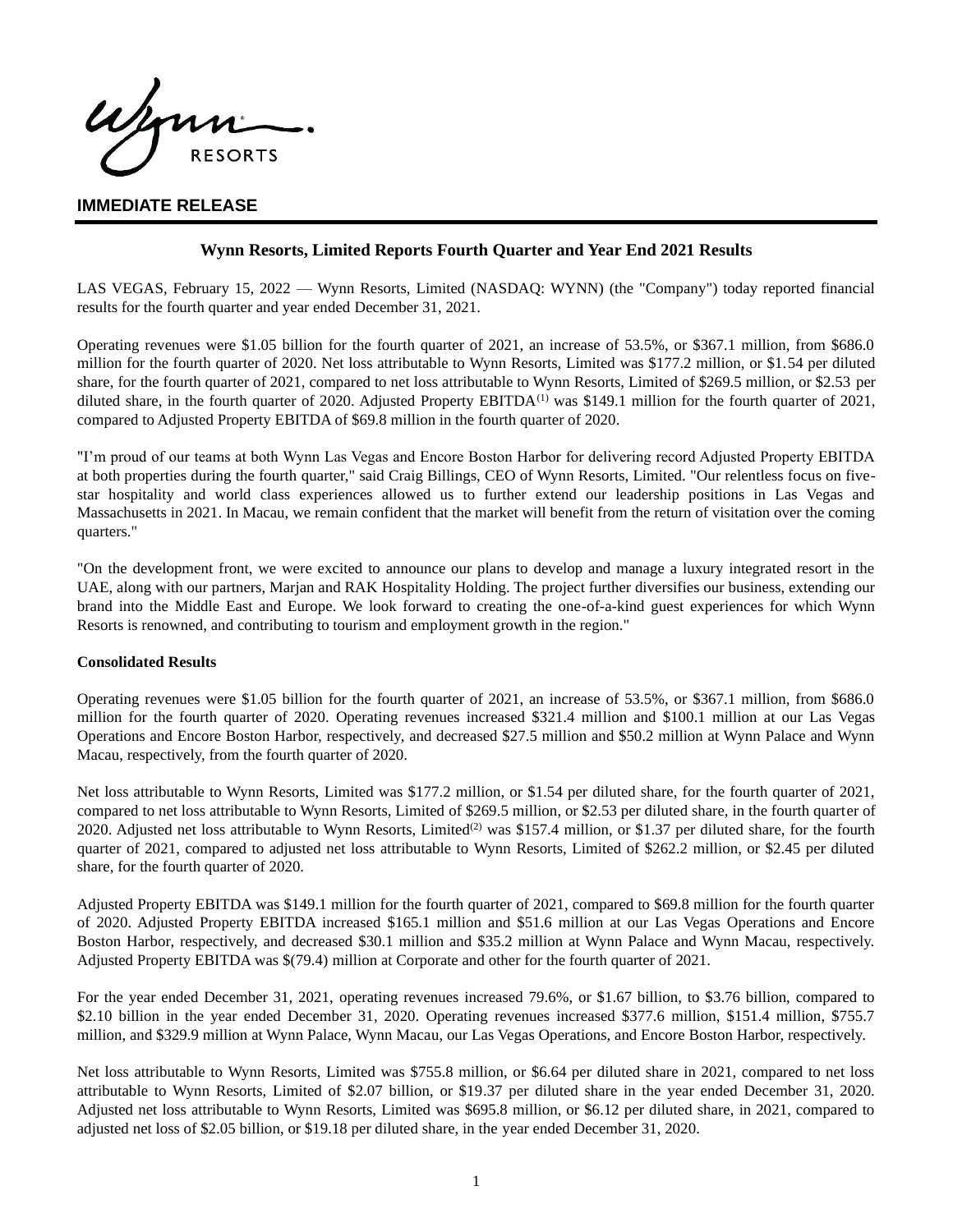Adjusted Property EBITDA was \$569.4 million for the year ended December 31, 2021, compared to \$(324.3) million for the year ended December 31, 2020. Adjusted Property EBITDA increased \$241.3 million, \$91.4 million, \$587.2 million, and \$233.8 million at Wynn Palace, Wynn Macau, our Las Vegas Operations, and Encore Boston Harbor, respectively.

### **Property Results**

In response to the initial outbreak of COVID-19 in early 2020, each of our properties was subject to partial or full closure for varying lengths of time during 2020, and each has since reopened. Over the course of 2021, the Company's Las Vegas Operations and Encore Boston Harbor incrementally resumed full operations, including reopening gaming areas to 100% of capacity and restoring seven-day-per-week hotel operations, as permitted by governmental authorities and in response to increased customer demand. Given the evolving conditions created by and in response to the COVID-19 pandemic, measures that have been lifted may be reintroduced if there are adverse developments with respect to COVID-19, and management continues to be unable to reasonably estimate the impact of such developments to the Company's future results of operations, cash flows, or financial condition.

### **Macau Operations**

### *Wynn Palace*

Operating revenues from Wynn Palace were \$194.0 million for the fourth quarter of 2021, a 12.4% decrease from \$221.5 million for the fourth quarter of 2020. Adjusted Property EBITDA from Wynn Palace was \$(1.4) million for the fourth quarter of 2021, compared with \$28.7 million for the fourth quarter of 2020. VIP table games win as a percentage of turnover was 2.59%, below the property's expected range of 2.7% to 3.0% and above the 1.97% experienced in the fourth quarter of 2020. Table games win percentage in mass market operations was 22.7%, above the 21.6% experienced in the fourth quarter of 2020.

### *Wynn Macau*

Operating revenues from Wynn Macau were \$131.7 million for the fourth quarter of 2021, a 27.6% decrease from \$181.9 million for the fourth quarter of 2020. Adjusted Property EBITDA from Wynn Macau was \$(24.5) million for the fourth quarter of 2021, compared with \$10.7 million for the fourth quarter of 2020. VIP table games win as a percentage of turnover was 2.85%, within the property's expected range of 2.7% to 3.0% and below the 3.10% experienced in the fourth quarter of 2020. Table games win percentage in mass market operations was 17.4%, below the 17.9% experienced in the fourth quarter of 2020.

### **Las Vegas Operations**

Operating revenues from our Las Vegas Operations were \$493.9 million for the fourth quarter of 2021, a 186.3% increase from \$172.5 million for the fourth quarter of 2020. Adjusted Property EBITDA from our Las Vegas Operations for the fourth quarter of 2021 was \$186.2 million, compared with \$21.0 million for the fourth quarter of 2020. Table games win percentage was 20.8%, below the property's expected range of 22% to 26% and below the 24.4% experienced in the fourth quarter of 2020.

### **Encore Boston Harbor**

Operating revenues from Encore Boston Harbor were \$204.0 million for the fourth quarter of 2021, a 96.4% increase from \$103.9 million for the fourth quarter of 2020. Adjusted Property EBITDA from Encore Boston Harbor for the fourth quarter of 2021 was \$68.2 million, compared with \$16.7 million for the fourth quarter of 2020. Table games win percentage was 22.2%, above the property's expected range of 18% to 22% and above the 20.9% experienced in the fourth quarter of 2020.

### **Balance Sheet**

Our cash and cash equivalents as of December 31, 2021 totaled \$2.52 billion, comprised of approximately \$1.50 billion held by Wynn Macau, Limited ("WML") and subsidiaries, approximately \$380.6 million held by Wynn Resorts Finance excluding WML, and approximately \$646.2 million at Corporate and other.

As of December 31, 2021, the available borrowing capacity under the WM Cayman II Revolver was \$212.5 million, and the available borrowing capacity under the Wynn Resorts Finance Revolver was \$835.6 million.

Total current and long-term debt outstanding at December 31, 2021 was \$11.93 billion, comprised of \$5.97 billion of Macau related debt, \$3.13 billion of Wynn Las Vegas debt, \$2.22 billion of Wynn Resorts Finance debt, and \$612.9 million of debt held by the retail joint venture which we consolidate.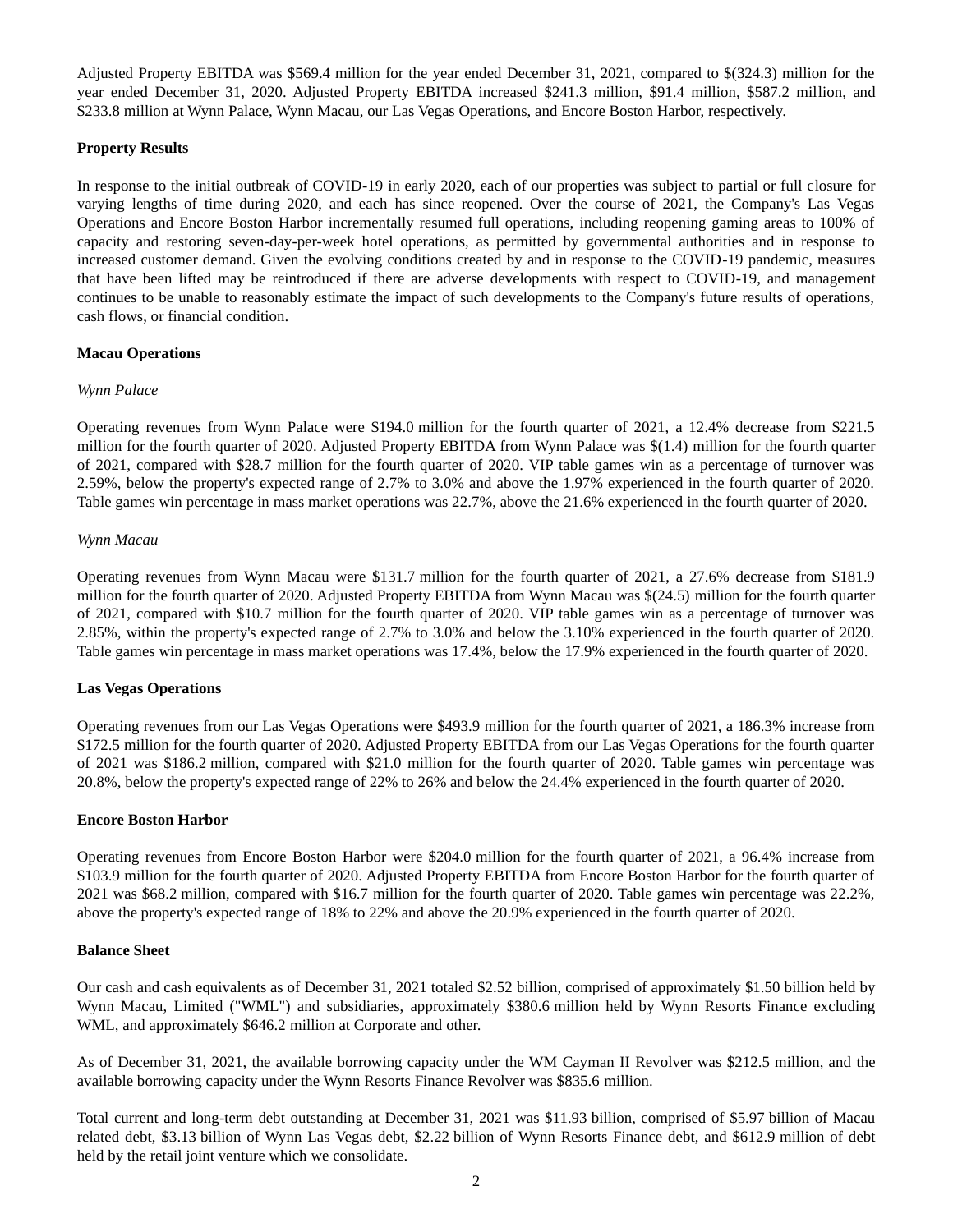On February 15, 2022, the Company announced its entry into a sale-leaseback arrangement with respect to certain real estate assets related to Encore Boston Harbor. Upon closing of the related transactions, currently expected to take place in the fourth quarter of 2022, the Company expects to receive cash consideration of \$1.7 billion in exchange for the sale of such real estate assets to an unrelated third party, and to concurrently enter into a lease agreement whereby the Company will lease such real estate assets for the purpose of continuing to operate the Encore Boston Harbor property. The lease agreement provides for an initial annual minimum rent of \$100 million for an initial term of 30 years, subject to certain annual rent escalations and renewal provisions.

### **Conference Call and Other Information**

The Company will hold a conference call to discuss its results, including the results of Wynn Resorts Finance, LLC and Wynn Las Vegas, LLC, on February 15, 2022 at 1:30 p.m. PT (4:30 p.m. ET). Interested parties are invited to join the call by accessing a live audio webcast at http://www.wynnresorts.com.

On or before March 31, 2022, the Company will make Wynn Resorts Finance, LLC and Wynn Las Vegas, LLC financial information for the quarter ended December 31, 2021 available to noteholders, prospective investors, broker-dealers and securities analysts. Please contact our investor relations office at 702-770-7555 or at investorrelations@wynnresorts.com, to obtain access to such financial information.

### **Forward-looking Statements**

This release contains forward-looking statements regarding operating trends and future results of operations. Such forwardlooking statements are subject to a number of risks and uncertainties that could cause actual results to differ materially from those we express in these forward-looking statements, including, but not limited to, the COVID-19 pandemic, and the continued impact of its consequences, extensive regulation of our business, pending or future legal proceedings, ability to maintain gaming licenses and concessions (including with respect to our ability to extend or renew our gaming concession in Macau, which expires on June 26, 2022, and proposed amendments to the Macau gaming law), dependence on key employees, general global political and economic conditions, adverse tourism trends, dependence on a limited number of resorts, competition in the casino/hotel and resort industries, uncertainties over the development and success of new gaming and resort properties, construction risks, cybersecurity risk and our leverage and debt service. Additional information concerning potential factors that could affect the Company's financial results is included in the Company's Annual Report on Form 10-K for the year ended December 31, 2020 and the Company's other periodic reports filed with the Securities and Exchange Commission. The Company is under no obligation to (and expressly disclaims any such obligation to) update or revise its forward-looking statements as a result of new information, future events or otherwise, except as required by law.

### **Non-GAAP Financial Measures**

(1) "Adjusted Property EBITDA" is net loss before interest, income taxes, depreciation and amortization, pre-opening expenses, property charges and other, management and license fees, corporate expenses and other (including intercompany golf course, meeting and convention, and water rights leases), stock-based compensation, change in derivatives fair value, loss on extinguishment of debt, and other non-operating income and expenses. We use Adjusted Property EBITDA to manage the operating results of our segments. Adjusted Property EBITDA is presented exclusively as a supplemental disclosure because management believes that it is widely used to measure the performance, and as a basis for valuation, of gaming companies. Management uses Adjusted Property EBITDA as a measure of the operating performance of its segments and to compare the operating performance of its properties with those of its competitors, as well as a basis for determining certain incentive compensation. We also present Adjusted Property EBITDA because it is used by some investors to measure a company's ability to incur and service debt, make capital expenditures and meet working capital requirements. Gaming companies have historically reported EBITDA as a supplement to GAAP. In order to view the operations of their casinos on a more stand-alone basis, gaming companies, including us, have historically excluded from their EBITDA calculations preopening expenses, property charges, corporate expenses and stock-based compensation, that do not relate to the management of specific casino properties. However, Adjusted Property EBITDA should not be considered as an alternative to operating income as an indicator of our performance, as an alternative to cash flows from operating activities as a measure of liquidity, or as an alternative to any other measure determined in accordance with GAAP. Unlike net loss, Adjusted Property EBITDA does not include depreciation or interest expense and therefore does not reflect current or future capital expenditures or the cost of capital. We have significant uses of cash flows, including capital expenditures, interest payments, debt principal repayments, income taxes and other non-recurring charges, which are not reflected in Adjusted Property EBITDA. Also, our calculation of Adjusted Property EBITDA may be different from the calculation methods used by other companies and, therefore, comparability may be limited.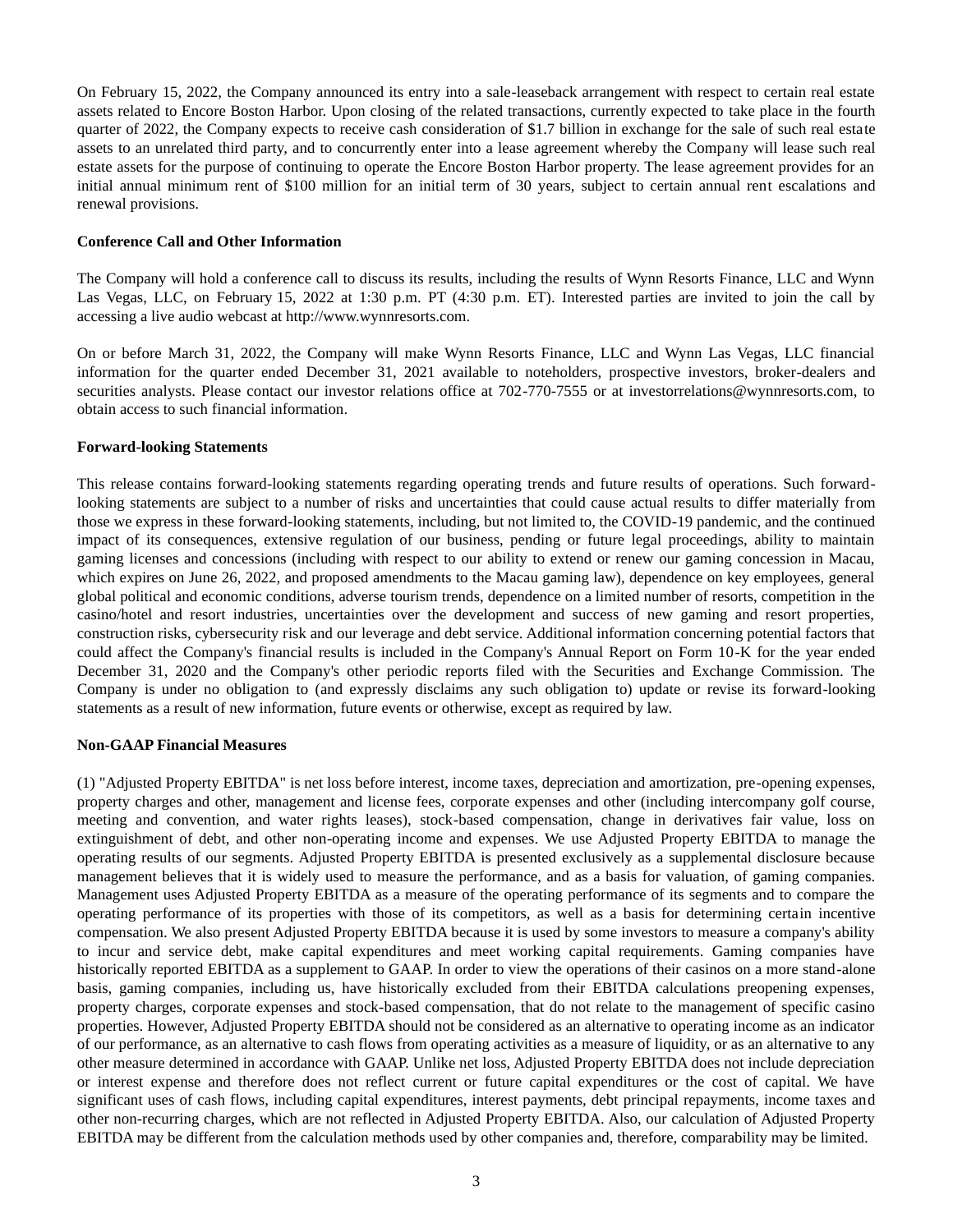(2) "Adjusted net loss attributable to Wynn Resorts, Limited" is net loss attributable to Wynn Resorts, Limited before litigation settlement net gain, pre-opening expenses, property charges and other, change in derivatives fair value, loss on extinguishment of debt, and foreign currency remeasurement and other, net of noncontrolling interests and income taxes calculated using the specific tax treatment applicable to the adjustments based on their respective jurisdictions. Adjusted net loss attributable to Wynn Resorts, Limited and adjusted net loss attributable to Wynn Resorts, Limited per diluted share are presented as supplemental disclosures to financial measures in accordance with GAAP because management believes that these non-GAAP financial measures are widely used to measure the performance, and as a principal basis for valuation, of gaming companies. These measures are used by management and/or evaluated by some investors, in addition to net loss and loss per share computed in accordance with GAAP, as an additional basis for assessing period-to-period results of our business. Adjusted net loss attributable to Wynn Resorts, Limited and adjusted net loss attributable to Wynn Resorts, Limited per diluted share may be different from the calculation methods used by other companies and, therefore, comparability may be limited.

The Company has included schedules in the tables that accompany this release that reconcile (i) net loss attributable to Wynn Resorts, Limited to Adjusted Property EBITDA, (ii) operating income (loss) to Adjusted Property EBITDA, and (iii) net loss attributable to Wynn Resorts, Limited to adjusted net loss attributable to Wynn Resorts, Limited.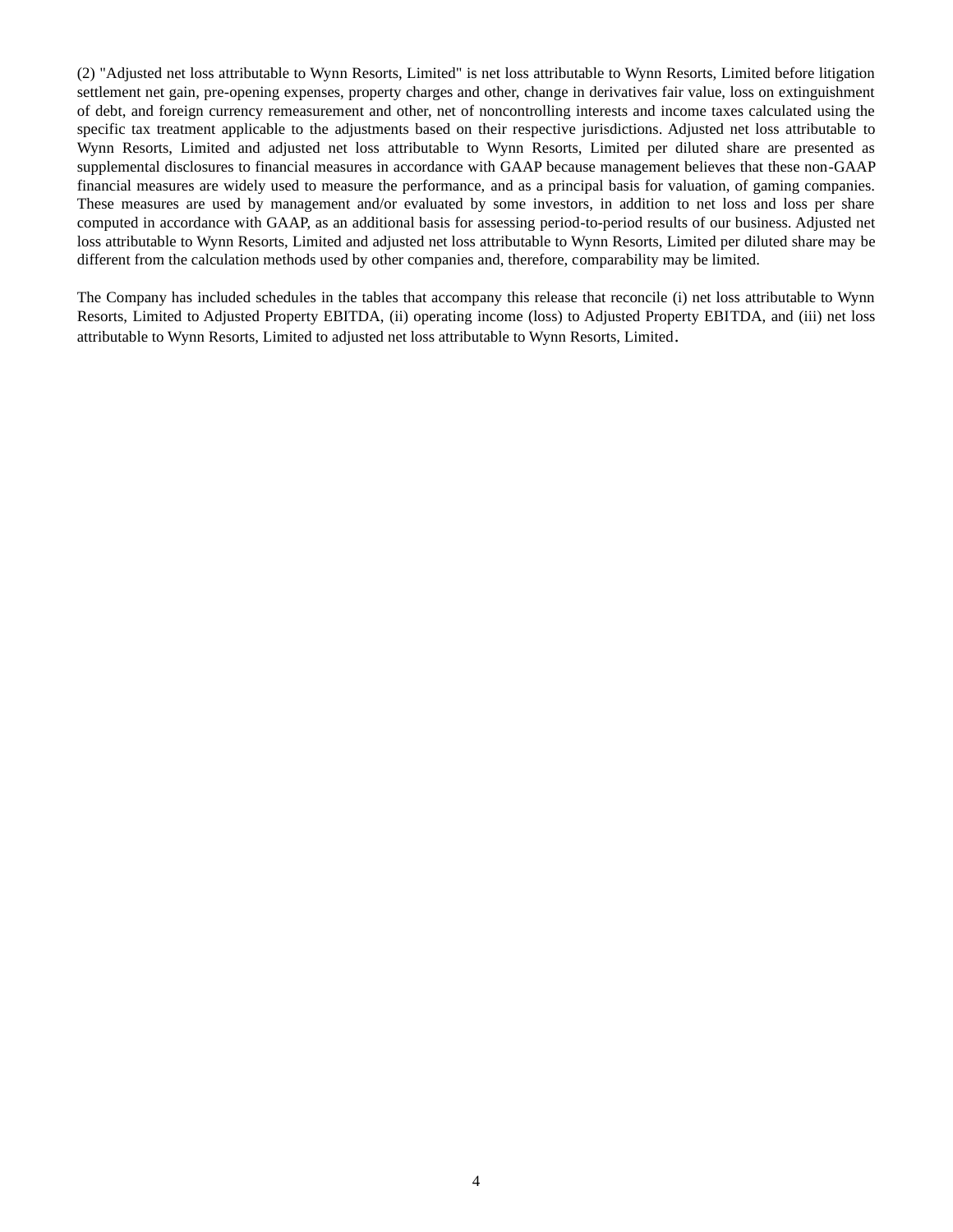## **WYNN RESORTS, LIMITED AND SUBSIDIARIES CONSOLIDATED STATEMENTS OF OPERATIONS (in thousands, except per share data)**

**(unaudited)**

|                                                         | <b>Three Months Ended</b><br>December 31, |        |                |                           | <b>Year Ended</b><br>December 31, |               |             |
|---------------------------------------------------------|-------------------------------------------|--------|----------------|---------------------------|-----------------------------------|---------------|-------------|
|                                                         | 2021                                      |        | 2020           |                           | 2021                              |               | 2020        |
| <b>Operating revenues:</b>                              |                                           |        |                |                           |                                   |               |             |
| Casino                                                  | \$<br>518,192                             | \$     | 455,156        | <sup>\$</sup>             | 2,133,420                         | \$            | 1,237,230   |
| Rooms                                                   | 204,799                                   |        | 76,733         |                           | 592,571                           |               | 307,973     |
| Food and beverage                                       | 198,759                                   |        | 79,577         |                           | 633,911                           |               | 329,584     |
| Entertainment, retail and other                         | 131,374                                   |        | 74,529         |                           | 403,762                           |               | 221,074     |
| <b>Total operating revenues</b>                         | 1,053,124                                 |        | 685,995        |                           | 3,763,664                         |               | 2,095,861   |
| <b>Operating expenses:</b>                              |                                           |        |                |                           |                                   |               |             |
| Casino                                                  | 345,201                                   |        | 330,287        |                           | 1,394,098                         |               | 1,064,976   |
| Rooms                                                   | 61,547                                    |        | 32,436         |                           | 197,734                           |               | 172,223     |
| Food and beverage                                       | 161,682                                   |        | 84,457         |                           | 516,391                           |               | 398,792     |
| Entertainment, retail and other                         | 150,386                                   |        | 31,405         |                           | 450,358                           |               | 107,228     |
| General and administrative                              | 221,923                                   |        | 173,544        |                           | 796,592                           |               | 720,849     |
| Provision for credit losses                             | 22,026                                    |        | 3,827          |                           | 29,487                            |               | 64,375      |
| Pre-opening                                             | 1,366                                     |        | 892            |                           | 6,821                             |               | 6,506       |
| Depreciation and amortization                           | 170,424                                   |        | 184,004        |                           | 715,962                           |               | 725,502     |
| Property charges and other                              | 24,193                                    |        | 23,754         |                           | 50,762                            |               | 67,455      |
| <b>Total operating expenses</b>                         | 1,158,748                                 |        | 864,606        |                           | 4,158,205                         |               | 3,327,906   |
| <b>Operating loss</b>                                   | (105, 624)                                |        | (178, 611)     |                           | (394, 541)                        |               | (1,232,045) |
| Other income (expense):                                 |                                           |        |                |                           |                                   |               |             |
| Interest income                                         | 1,082                                     |        | 1,415          |                           | 3,213                             |               | 15,384      |
| Interest expense, net of amounts capitalized            | (151,961)                                 |        | (149, 287)     |                           | (605, 562)                        |               | (556, 474)  |
| Change in derivatives fair value                        | 4,803                                     |        | 1,219          |                           | 11,360                            |               | (13,060)    |
| Loss on extinguishment of debt                          |                                           |        |                |                           | (2,060)                           |               | (4,601)     |
| Other                                                   | (6,602)                                   |        | 15,541         |                           | (23, 926)                         |               | 28,521      |
| Other income (expense), net                             | (152, 678)                                |        | (131, 112)     |                           | (616, 975)                        |               | (530, 230)  |
| Loss before income taxes                                | (258, 302)                                |        | (309, 723)     |                           | (1,011,516)                       |               | (1,762,275) |
| Benefit (provision) for income taxes                    | 1,871                                     |        | (568)          |                           | (474)                             |               | (564, 671)  |
| <b>Net loss</b>                                         | (256, 431)                                |        | (310,291)      |                           | (1,011,990)                       |               | (2,326,946) |
| Less: net loss attributable to noncontrolling interests | 79,241                                    |        | 40,789         |                           | 256,204                           |               | 259,701     |
| Net loss attributable to Wynn Resorts, Limited          | \$<br>$(177,190)$ \$                      |        | $(269,502)$ \$ |                           | $(755,786)$ \$                    |               | (2,067,245) |
| Basic and diluted loss ner common share:                |                                           |        |                |                           |                                   |               |             |
| Net loss attributable to Wynn Resorts, Limited:         |                                           |        |                |                           |                                   |               |             |
| <b>Basic</b>                                            | \$<br>$(1.54)$ \$                         |        | $(2.53)$ \$    |                           | $(6.64)$ \$                       |               | (19.37)     |
| Diluted                                                 | \$<br>$(1.54)$ \$                         |        | $(2.53)$ \$    |                           | $(6.64)$ \$                       |               | (19.37)     |
| Weighted average common shares outstanding:             |                                           |        |                |                           |                                   |               |             |
| <b>Basic</b>                                            | 114,768                                   |        | 106,818        |                           | 113,760                           |               | 106,745     |
| Diluted                                                 | 114,768                                   |        | 106,818        |                           | 113,760                           |               | 106,745     |
| Dividends declared per common share:                    | \$                                        | $\$\,$ |                | $\boldsymbol{\mathsf{S}}$ |                                   | $\mathcal{S}$ | 1.00        |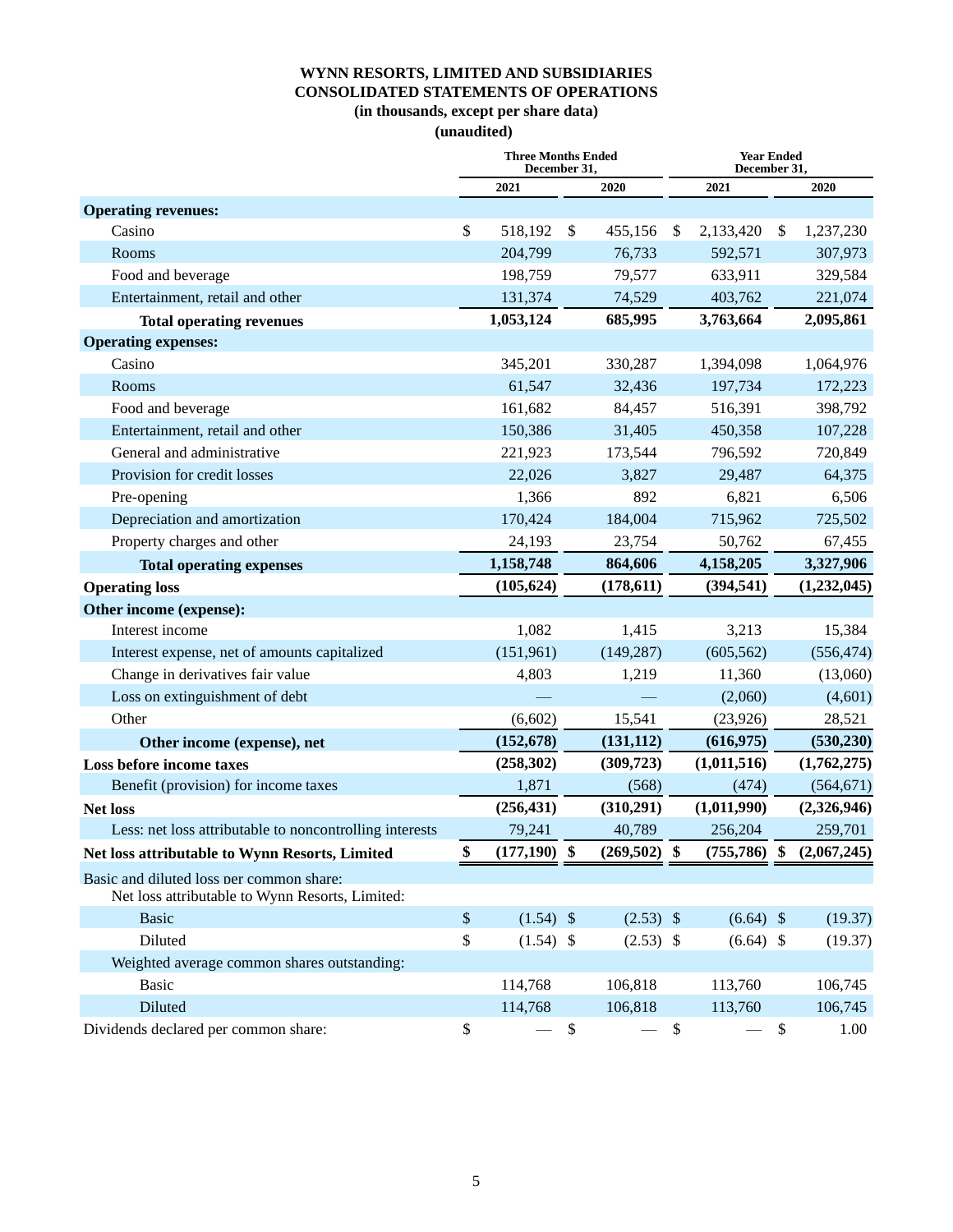## **WYNN RESORTS, LIMITED AND SUBSIDIARIES RECONCILIATION OF NET LOSS ATTRIBUTABLE TO WYNN RESORTS, LIMITED TO ADJUSTED NET LOSS ATTRIBUTABLE TO WYNN RESORTS, LIMITED**

# **(in thousands, except per share data)**

## **(unaudited)**

|                                                                              |    | <b>Three Months Ended</b><br>December 31, |     |             |               | <b>Year Ended</b><br>December 31, |    |             |
|------------------------------------------------------------------------------|----|-------------------------------------------|-----|-------------|---------------|-----------------------------------|----|-------------|
|                                                                              |    | 2021                                      |     | 2020        |               | 2021                              |    | 2020        |
| Net loss attributable to Wynn Resorts, Limited                               | \$ | (177,190)                                 | -\$ | (269, 502)  | <sup>\$</sup> | (755, 786)                        |    | (2,067,245) |
| Litigation settlement net gain                                               |    |                                           |     |             |               |                                   |    | (30,200)    |
| Pre-opening expenses                                                         |    | 1,366                                     |     | 892         |               | 6,821                             |    | 6,506       |
| Property charges and other                                                   |    | 24,193                                    |     | 23,754      |               | 50,762                            |    | 67,455      |
| Change in derivatives fair value                                             |    | (4,803)                                   |     | (1,219)     |               | (11,360)                          |    | 13,060      |
| Loss on extinguishment of debt                                               |    |                                           |     |             |               | 2,060                             |    | 4,601       |
| Foreign currency remeasurement and other                                     |    | 6,602                                     |     | (15,541)    |               | 23,926                            |    | (28, 521)   |
| Income tax impact on adjustments                                             |    | 87                                        |     | (20)        |               |                                   |    |             |
| Noncontrolling interests impact on adjustments                               |    | (7,610)                                   |     | (593)       |               | (12,206)                          |    | (12,908)    |
| <b>Adjusted net loss attributable to Wynn Resorts, Limited</b>               |    | (157, 355)                                |     | (262, 229)  |               | (695,783)                         | \$ | (2,047,252) |
| Adjusted net loss attributable to Wynn Resorts, Limited per<br>diluted share |    | $(1.37)$ \$                               |     | $(2.45)$ \$ |               | $(6.12)$ \$                       |    | (19.18)     |
| Weighted average common shares outstanding - diluted                         |    | 114,768                                   |     | 106,818     |               | 113,760                           |    | 106,745     |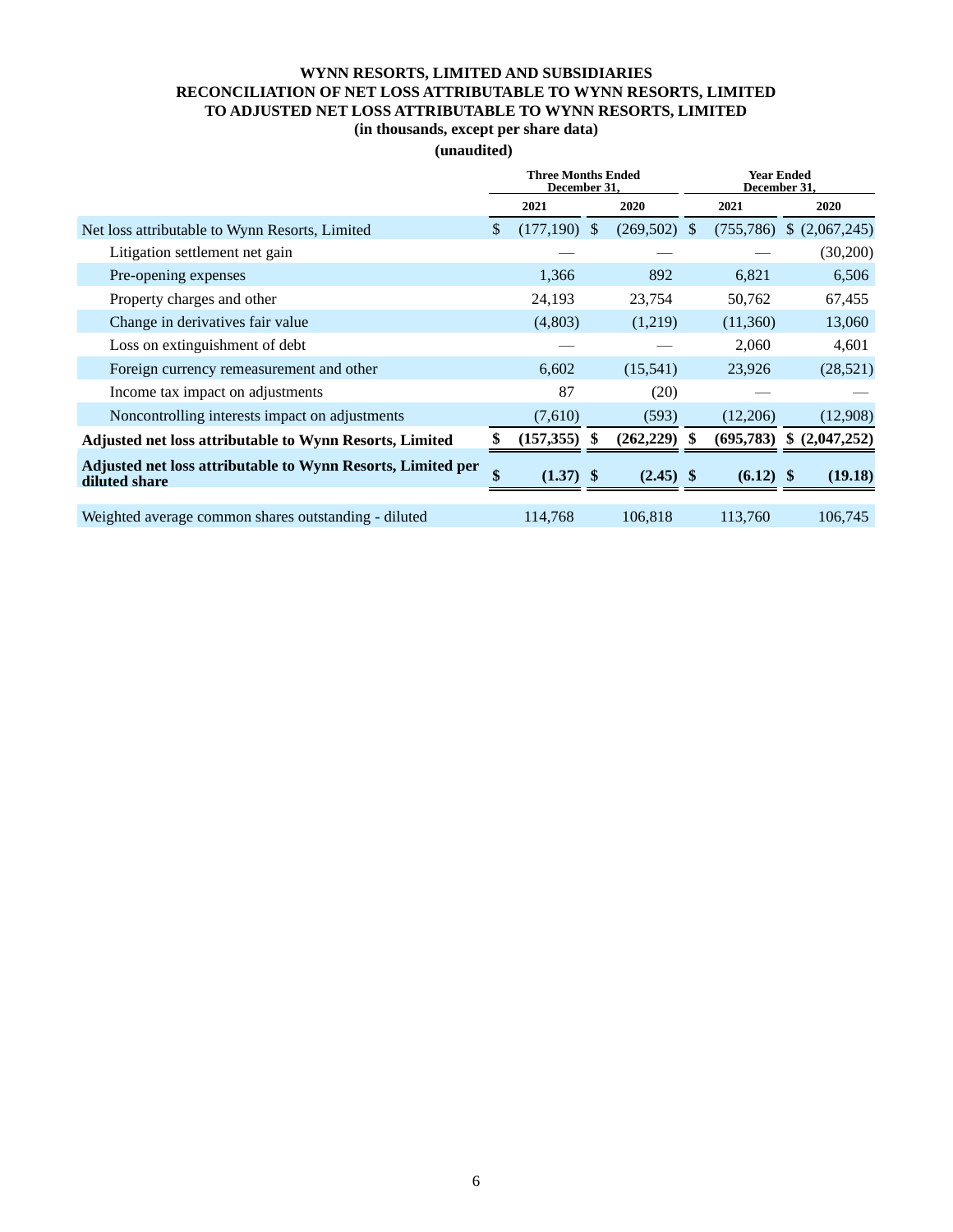## **WYNN RESORTS, LIMITED AND SUBSIDIARIES RECONCILIATION OF OPERATING INCOME (LOSS) TO ADJUSTED PROPERTY EBITDA**

## **(in thousands) (unaudited)**

|                               | Three Months Ended December 31, 2021          |  |                                |               |                                            |               |                                         |      |                                          |               |                                    |    |                                    |    |                                                     |
|-------------------------------|-----------------------------------------------|--|--------------------------------|---------------|--------------------------------------------|---------------|-----------------------------------------|------|------------------------------------------|---------------|------------------------------------|----|------------------------------------|----|-----------------------------------------------------|
|                               | <b>Operating</b><br>income<br>$(\text{loss})$ |  | <b>Pre-opening</b><br>expenses |               | <b>Depreciation</b><br>and<br>amortization |               | <b>Property</b><br>charges and<br>other |      | <b>Management</b><br>and license<br>fees |               | Corporate<br>expenses and<br>other |    | <b>Stock-based</b><br>compensation |    | <b>Adjusted</b><br><b>Property</b><br><b>EBITDA</b> |
| <b>Macau Operations:</b>      |                                               |  |                                |               |                                            |               |                                         |      |                                          |               |                                    |    |                                    |    |                                                     |
| Wynn Palace                   | \$<br>$(62,718)$ \$                           |  |                                | \$            | 51,959                                     | \$            | $(281)$ \$                              |      | 6,179                                    | <sup>\$</sup> | 1,197                              | \$ | 2,274                              | \$ | (1,390)                                             |
| Wynn Macau                    | (61, 821)                                     |  |                                |               | 20,424                                     |               | 7,513                                   |      | 4,192                                    |               | 1,276                              |    | 3,922                              |    | (24, 494)                                           |
| Other Macau                   | (3,708)                                       |  |                                |               | 978                                        |               |                                         |      |                                          |               | 2,170                              |    | 560                                |    |                                                     |
| <b>Total Macau Operations</b> | (128, 247)                                    |  |                                |               | 73,361                                     |               | 7,232                                   |      | 10,371                                   |               | 4,643                              |    | 6,756                              |    | (25, 884)                                           |
| Las Vegas Operations          | 98,505                                        |  | 852                            |               | 48,463                                     |               | 5,286                                   |      | 23,669                                   |               | 7,124                              |    | 2,260                              |    | 186,159                                             |
| Encore Boston Harbor          | 15,557                                        |  |                                |               | 39,142                                     |               | 1,014                                   |      | 9,922                                    |               | 2,403                              |    | 186                                |    | 68,224                                              |
| Corporate and other           | (91, 439)                                     |  | 514                            |               | 9,458                                      |               | 10,661                                  |      | (43,962)                                 |               | 24,366                             |    | 11,003                             |    | (79, 399)                                           |
| <b>Total</b>                  | $(105,624)$ \$                                |  | 1,366                          | <sup>\$</sup> | 170,424                                    | <sup>\$</sup> | 24,193                                  | - \$ |                                          | \$            | 38,536                             | -S | 20,205                             | \$ | 149,100                                             |

|                               |                          | Three Months Ended December 31, 2020 |    |                                            |    |                                         |           |                                          |  |                                    |    |                                    |    |                                                     |
|-------------------------------|--------------------------|--------------------------------------|----|--------------------------------------------|----|-----------------------------------------|-----------|------------------------------------------|--|------------------------------------|----|------------------------------------|----|-----------------------------------------------------|
|                               | <b>Operating</b><br>loss | Pre-opening<br>expenses              |    | <b>Depreciation</b><br>and<br>amortization |    | <b>Property</b><br>charges and<br>other |           | <b>Management</b><br>and license<br>fees |  | Corporate<br>expenses and<br>other |    | <b>Stock-based</b><br>compensation |    | <b>Adjusted</b><br><b>Property</b><br><b>EBITDA</b> |
| <b>Macau Operations:</b>      |                          |                                      |    |                                            |    |                                         |           |                                          |  |                                    |    |                                    |    |                                                     |
| Wynn Palace                   | (50, 278)<br>\$          | 439<br>-S                            | \$ | 67,455                                     | \$ | 918                                     | \$        | 7,196 \$                                 |  | 867                                | \$ | 2,135                              | \$ | 28,732                                              |
| Wynn Macau                    | (21, 315)                |                                      |    | 20,396                                     |    | 740                                     |           | 6,078                                    |  | 942                                |    | 3,865                              |    | 10,706                                              |
| Other Macau                   | (2,753)                  |                                      |    | 1,108                                      |    |                                         |           |                                          |  | 1,203                              |    | 441                                |    |                                                     |
| <b>Total Macau Operations</b> | (74, 346)                | 439                                  |    | 88,959                                     |    | 1,659                                   |           | 13,274                                   |  | 3,012                              |    | 6,441                              |    | 39,438                                              |
| Las Vegas Operations          | (49, 125)                | 246                                  |    | 49,332                                     |    | 2,828                                   |           | 8,303                                    |  | 5,419                              |    | 4,024                              |    | 21,027                                              |
| <b>Encore Boston Harbor</b>   | (34.911)                 |                                      |    | 39,373                                     |    | 3,653                                   |           | 5,013                                    |  | 2,262                              |    | 1,277                              |    | 16,667                                              |
| Corporate and other           | (20, 229)                | 207                                  |    | 6,340                                      |    | 15,614                                  |           | (26,590)                                 |  | 7,296                              |    | 10,011                             |    | (7, 351)                                            |
| <b>Total</b>                  | $(178,611)$ \$           | 892                                  |    | 184,004                                    |    | 23,754                                  | $\sim$ \$ |                                          |  | 17,989                             |    | 21,753                             |    | 69,781                                              |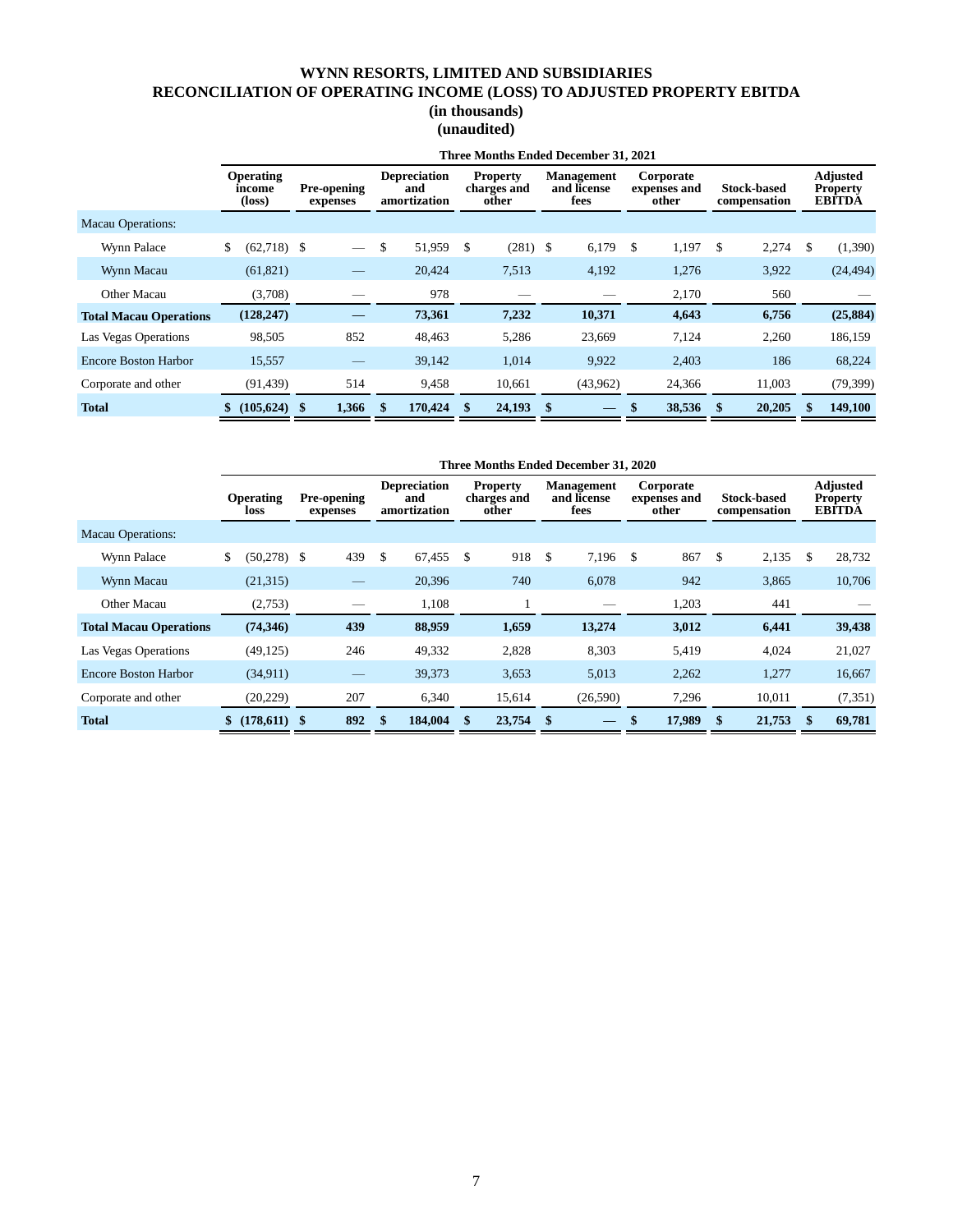# **WYNN RESORTS, LIMITED AND SUBSIDIARIES RECONCILIATION OF OPERATING INCOME (LOSS) TO ADJUSTED PROPERTY EBITDA**

|  | (in thousands) |
|--|----------------|
|--|----------------|

## **(unaudited) (continued)**

|                               |                                               |                                |                                            |                                         |      | <b>Year Ended December 31, 2021</b>      |                                    |                                    |     |                                                     |
|-------------------------------|-----------------------------------------------|--------------------------------|--------------------------------------------|-----------------------------------------|------|------------------------------------------|------------------------------------|------------------------------------|-----|-----------------------------------------------------|
|                               | <b>Operating</b><br>income<br>$(\text{loss})$ | <b>Pre-opening</b><br>expenses | <b>Depreciation</b><br>and<br>amortization | <b>Property</b><br>charges and<br>other |      | <b>Management</b><br>and license<br>fees | Corporate<br>expenses and<br>other | <b>Stock-based</b><br>compensation |     | <b>Adjusted</b><br><b>Property</b><br><b>EBITDA</b> |
| <b>Macau Operations:</b>      |                                               |                                |                                            |                                         |      |                                          |                                    |                                    |     |                                                     |
| Wynn Palace                   | \$ (202,379) \$                               | 898                            | \$<br>244,939                              | \$<br>3,792                             | \$   | 29,166                                   | \$<br>4,739                        | \$<br>10,491                       | \$. | 91,646                                              |
| Wynn Macau                    | (132, 362)                                    |                                | 83,486                                     | 10,322                                  |      | 20,401                                   | 5,180                              | 17,182                             |     | 4,209                                               |
| Other Macau                   | (13,507)                                      |                                | 4,223                                      | 21                                      |      |                                          | 7,022                              | 2,241                              |     |                                                     |
| <b>Total Macau Operations</b> | (348, 248)                                    | 898                            | 332,648                                    | 14,135                                  |      | 49,567                                   | 16,941                             | 29,914                             |     | 95,855                                              |
| Las Vegas Operations          | 216,218                                       | 4,424                          | 192,506                                    | 11,545                                  |      | 71,621                                   | 23,930                             | 10,634                             |     | 530,878                                             |
| <b>Encore Boston Harbor</b>   | 6.408                                         | 170                            | 156,592                                    | 2,337                                   |      | 33,505                                   | 9,160                              | 1,896                              |     | 210,068                                             |
| Corporate and other           | (268, 919)                                    | 1,329                          | 34,216                                     | 22,745                                  |      | (154, 693)                               | 45,168                             | 52,794                             |     | (267, 360)                                          |
| <b>Total</b>                  | $(394,541)$ \$                                | 6,821                          | 715,962                                    | 50,762                                  | - \$ |                                          | \$<br>95,199                       | \$<br>95,238                       |     | 569,441                                             |

|                               | <b>Year Ended December 31, 2020</b>  |                                |     |                                            |     |                                         |    |                                          |    |                                       |    |                                    |    |                                                     |
|-------------------------------|--------------------------------------|--------------------------------|-----|--------------------------------------------|-----|-----------------------------------------|----|------------------------------------------|----|---------------------------------------|----|------------------------------------|----|-----------------------------------------------------|
|                               | <b>Operating</b><br>income<br>(loss) | <b>Pre-opening</b><br>expenses |     | <b>Depreciation</b><br>and<br>amortization |     | <b>Property</b><br>charges and<br>other |    | <b>Management</b><br>and license<br>fees |    | Corporate<br>expenses and<br>other(1) |    | <b>Stock-based</b><br>compensation |    | <b>Adjusted</b><br><b>Property</b><br><b>EBITDA</b> |
| <b>Macau Operations:</b>      |                                      |                                |     |                                            |     |                                         |    |                                          |    |                                       |    |                                    |    |                                                     |
| Wynn Palace                   | \$ (477,759) \$                      | 1,432                          | \$. | 269,110                                    | \$. | 24,712                                  | \$ | 21,121                                   | \$ | 4,056                                 | S  | 7,681                              | \$ | (149, 647)                                          |
| Wynn Macau                    | (214, 606)                           |                                |     | 89,527                                     |     | 3,612                                   |    | 18,741                                   |    | 4,562                                 |    | 10,975                             |    | (87, 189)                                           |
| Other Macau                   | (11, 641)                            |                                |     | 4,443                                      |     | 6                                       |    |                                          |    | 5,589                                 |    | 1,603                              |    |                                                     |
| <b>Total Macau Operations</b> | (704,006)                            | 1,432                          |     | 363,080                                    |     | 28,330                                  |    | 39,862                                   |    | 14,207                                |    | 20,259                             |    | (236, 836)                                          |
| Las Vegas Operations          | (326, 729)                           | 2,490                          |     | 196,292                                    |     | 3,792                                   |    | 35,213                                   |    | 23,111                                |    | 9,475                              |    | (56, 356)                                           |
| <b>Encore Boston Harbor</b>   | (220, 053)                           |                                |     | 150.886                                    |     | 13,872                                  |    | 17,651                                   |    | 11,162                                |    | 2,720                              |    | (23,762)                                            |
| Corporate and other           | 18,743                               | 2,584                          |     | 15,244                                     |     | 21,461                                  |    | (92, 726)                                |    | (2,457)                               |    | 29,800                             |    | (7, 351)                                            |
| <b>Total</b>                  | \$(1,232,045)                        | 6,506<br>\$                    |     | 725,502                                    | \$  | 67,455                                  | \$ |                                          | \$ | 46.023                                | \$ | 62,254                             |    | (324, 305)                                          |

(1) Corporate and other includes a \$30.2 million net gain recorded in relation to a derivative litigation settlement.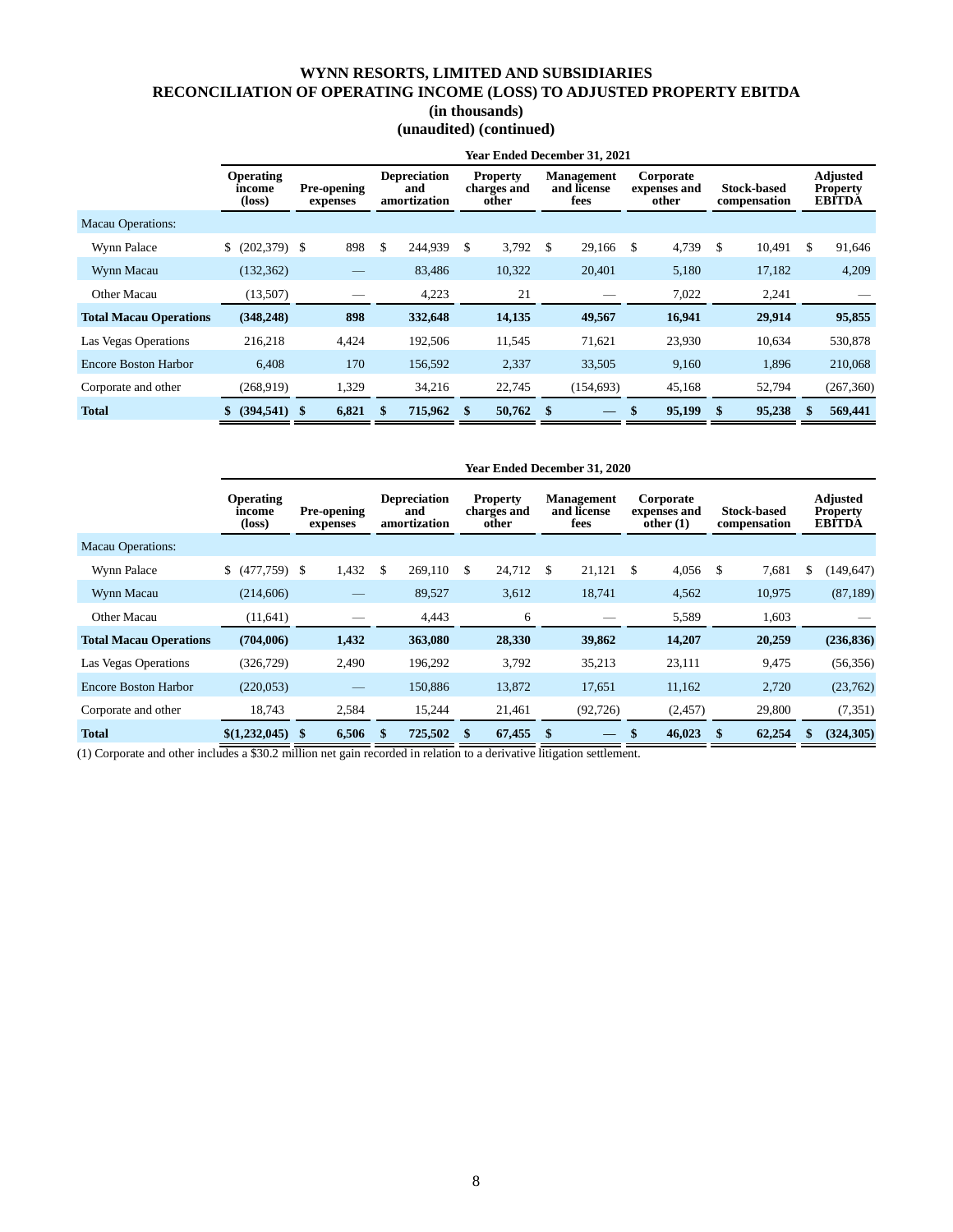## **WYNN RESORTS, LIMITED AND SUBSIDIARIES RECONCILIATION OF NET LOSS ATTRIBUTABLE TO WYNN RESORTS, LIMITED TO ADJUSTED PROPERTY EBITDA**

## **(in thousands) (unaudited)**

|                                                   | <b>Three Months Ended</b><br>December 31, |                | <b>Year Ended</b><br>December 31, |                |  |             |  |  |
|---------------------------------------------------|-------------------------------------------|----------------|-----------------------------------|----------------|--|-------------|--|--|
|                                                   | 2021                                      | 2020           |                                   | 2021           |  | 2020        |  |  |
| Net loss attributable to Wynn Resorts, Limited    | \$<br>$(177,190)$ \$                      | $(269,502)$ \$ |                                   | $(755,786)$ \$ |  | (2,067,245) |  |  |
| Net loss attributable to noncontrolling interests | (79,241)                                  | (40, 789)      |                                   | (256, 204)     |  | (259,701)   |  |  |
| Pre-opening expenses                              | 1,366                                     | 892            |                                   | 6,821          |  | 6,506       |  |  |
| Depreciation and amortization                     | 170,424                                   | 184,004        |                                   | 715,962        |  | 725,502     |  |  |
| Property charges and other                        | 24,193                                    | 23,754         |                                   | 50,762         |  | 67,455      |  |  |
| Corporate expenses and other                      | 38,536                                    | 17,989         |                                   | 95,199         |  | 46,023      |  |  |
| Stock-based compensation                          | 20,205                                    | 21,753         |                                   | 95,238         |  | 62,254      |  |  |
| Interest income                                   | (1,082)                                   | (1,415)        |                                   | (3,213)        |  | (15, 384)   |  |  |
| Interest expense, net of amounts capitalized      | 151,961                                   | 149,287        |                                   | 605,562        |  | 556,474     |  |  |
| Change in derivatives fair value                  | (4,803)                                   | (1,219)        |                                   | (11,360)       |  | 13,060      |  |  |
| Loss on extinguishment of debt                    |                                           |                |                                   | 2,060          |  | 4,601       |  |  |
| Other                                             | 6,602                                     | (15,541)       |                                   | 23,926         |  | (28, 521)   |  |  |
| (Benefit) provision for income taxes              | (1,871)                                   | 568            |                                   | 474            |  | 564,671     |  |  |
| <b>Adjusted Property EBITDA</b>                   | \$<br>149,100                             | \$<br>69,781   | \$                                | 569,441        |  | (324, 305)  |  |  |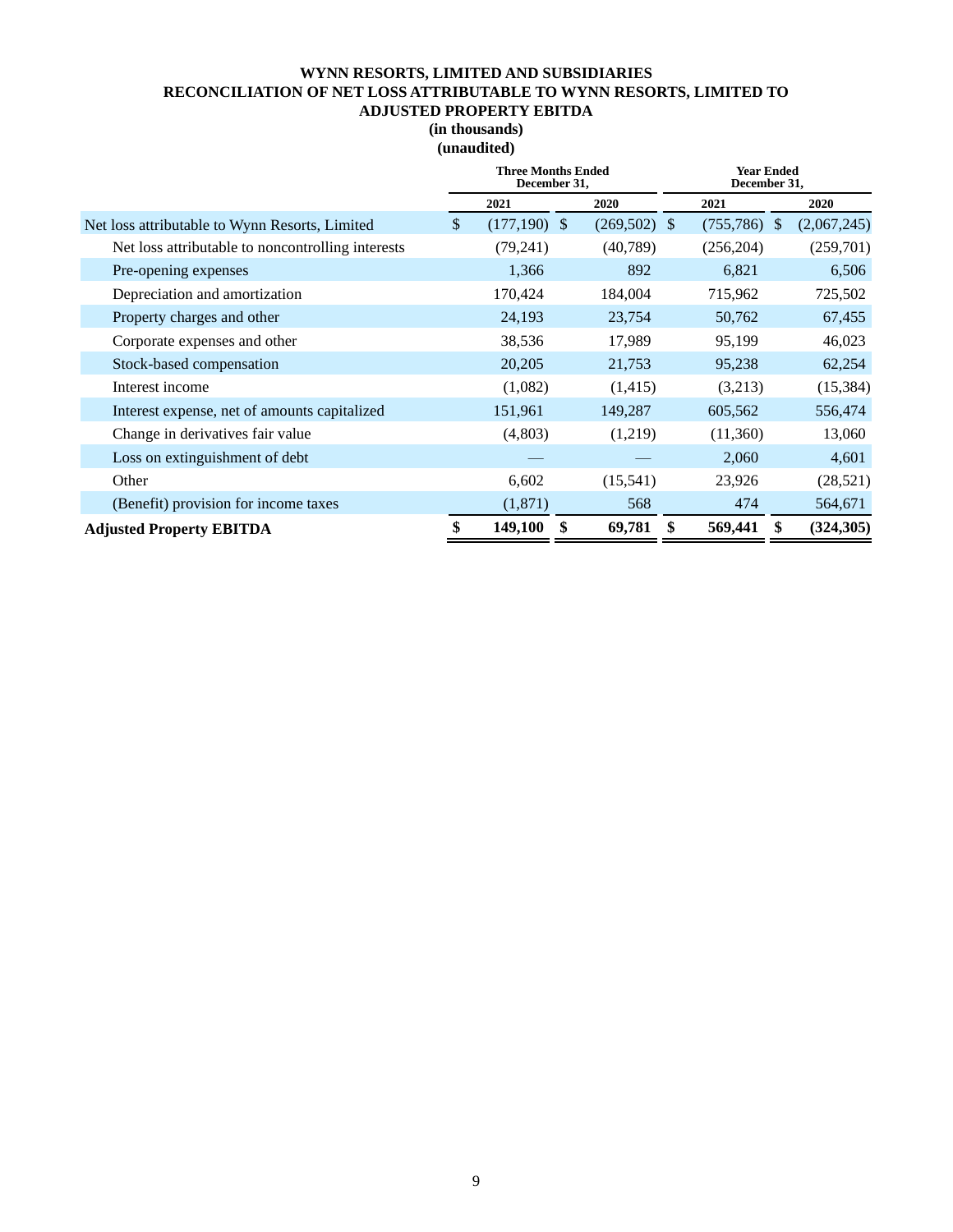**(unaudited)**

|                                                       |      | Three Months Ended December 31, |                           |           |                          | <b>Year Ended December 31,</b> |               |            |                          |
|-------------------------------------------------------|------|---------------------------------|---------------------------|-----------|--------------------------|--------------------------------|---------------|------------|--------------------------|
|                                                       |      | 2021                            |                           | 2020      | Percent<br><b>Change</b> | 2021                           |               | 2020       | Percent<br><b>Change</b> |
| <b>Wynn Palace Supplemental</b><br><b>Information</b> |      |                                 |                           |           |                          |                                |               |            |                          |
| Operating revenues                                    |      |                                 |                           |           |                          |                                |               |            |                          |
| Casino                                                | \$   | 145,877                         | \$                        | 159,835   | $(8.7)$ \$               | 677,917                        | $\mathsf{\$}$ | 368,284    | 84.1                     |
| Rooms                                                 |      | 15,488                          |                           | 19,463    | (20.4)                   | 69,022                         |               | 46,110     | 49.7                     |
| Food and beverage                                     |      | 11,556                          |                           | 18,813    | (38.6)                   | 47,985                         |               | 43,198     | 11.1                     |
| Entertainment, retail and other (7)                   |      | 21,066                          |                           | 23,377    | (9.9)                    | 88,083                         |               | 47,828     | 84.2                     |
| <b>Total</b>                                          | \$   | 193,987                         | \$                        | 221,488   | $(12.4)$ \$              | 883,007                        | \$            | 505,420    | 74.7                     |
| <b>Adjusted Property EBITDA (6)</b>                   | \$   | (1,390)                         | \$                        | 28,732    | $NM$ \$                  | 91,646                         | \$            | (149, 647) | <b>NM</b>                |
| <b>Casino Statistics:</b>                             |      |                                 |                           |           |                          |                                |               |            |                          |
| VIP:                                                  |      |                                 |                           |           |                          |                                |               |            |                          |
| Average number of table games                         |      | 87                              |                           | 102       | (14.7)                   | 93                             |               | 99         | (6.1)                    |
| VIP turnover                                          | \$   | 1,189,652                       | \$                        | 2,807,063 | $(57.6)$ \$              | 6,435,947                      | \$            | 9,631,018  | (33.2)                   |
| VIP table games win $(1)$                             | \$   | 30,798                          | $\boldsymbol{\mathsf{S}}$ | 55,428    | $(44.4)$ \$              | 253,767                        | \$            | 168,435    | 50.7                     |
| VIP table games win as a % of<br>turnover             |      | 2.59 %                          |                           | 1.97 %    |                          | 3.94 %                         |               | 1.75 %     |                          |
| Table games win per unit per day                      | \$   | 3.845                           | \$                        | 5,908     | $(34.9)$ \$              | 7.443                          | \$            | 4.850      | 53.5                     |
| Mass market:                                          |      |                                 |                           |           |                          |                                |               |            |                          |
| Average number of table games                         |      | 235                             |                           | 221       | 6.3                      | 229                            |               | 212        | 8.0                      |
| Table drop (2)                                        | \$   | 592,050                         | \$                        | 658,501   | $(10.1)$ \$              | 2,415,841                      | \$            | 1,242,100  | 94.5                     |
| Table games win (1)                                   | \$   | 134,219                         | \$                        | 142,284   | $(5.7)$ \$               | 540,234                        | $\mathsf{\$}$ | 299,181    | 80.6                     |
| Table games win %                                     |      | 22.7 %                          |                           | 21.6 %    |                          | 22.4 %                         |               | 24.1 %     |                          |
| Table games win per unit per day                      | $\$$ | 6,197                           | \$                        | 7,006     | $(11.5)$ \$              | 6,463                          | \$            | 4,009      | 61.2                     |
| Average number of slot machines                       |      | 715                             |                           | 603       | 18.6                     | 710                            |               | 591        | 20.1                     |
| Slot machine handle                                   | \$   | 347,518                         | \$                        | 457,234   | $(24.0)$ \$              | 1,454,577                      | \$            | 999,942    | 45.5                     |
| Slot machine win (3)                                  | \$   | 13,599                          | \$                        | 14,379    | $(5.4)$ \$               | 58,152                         | \$            | 39,175     | 48.4                     |
| Slot machine win per unit per day                     | \$   | 207                             | \$                        | 259       | $(20.1)$ \$              | 224                            | \$            | 188        | 19.1                     |
| Room statistics:                                      |      |                                 |                           |           |                          |                                |               |            |                          |
| Occupancy                                             |      | 50.9 %                          |                           | 59.5 %    |                          | 58.5 %                         |               | 29.8 %     |                          |
| ADR(4)                                                | \$   | 185                             | \$                        | 192       | $(3.6)$ \$               | 182                            | \$            | 235        | (22.6)                   |
| REVPAR(5)                                             | \$   | 94                              | \$                        | 115       | $(18.3)$ \$              | 107                            | \$            | 70         | 52.9                     |

NM - Not meaningful.

Note: Our casino operations in Macau were closed for a 15-day period in February 2020 and resumed operations on a reduced basis on February 20, 2020. Our casinos' operations have since been fully restored; however, certain COVID-19 specific protective measures, such as limiting the number of seats per table game, increasing the spacing between active slot machines, and visitor entry checks and requirements involving temperature checkpoints, mask wearing, health declarations and proof of negative COVID-19 test results for travelers seeking entry to Macau remain in effect at the present time. We are currently unable to determine when these measures will be lifted.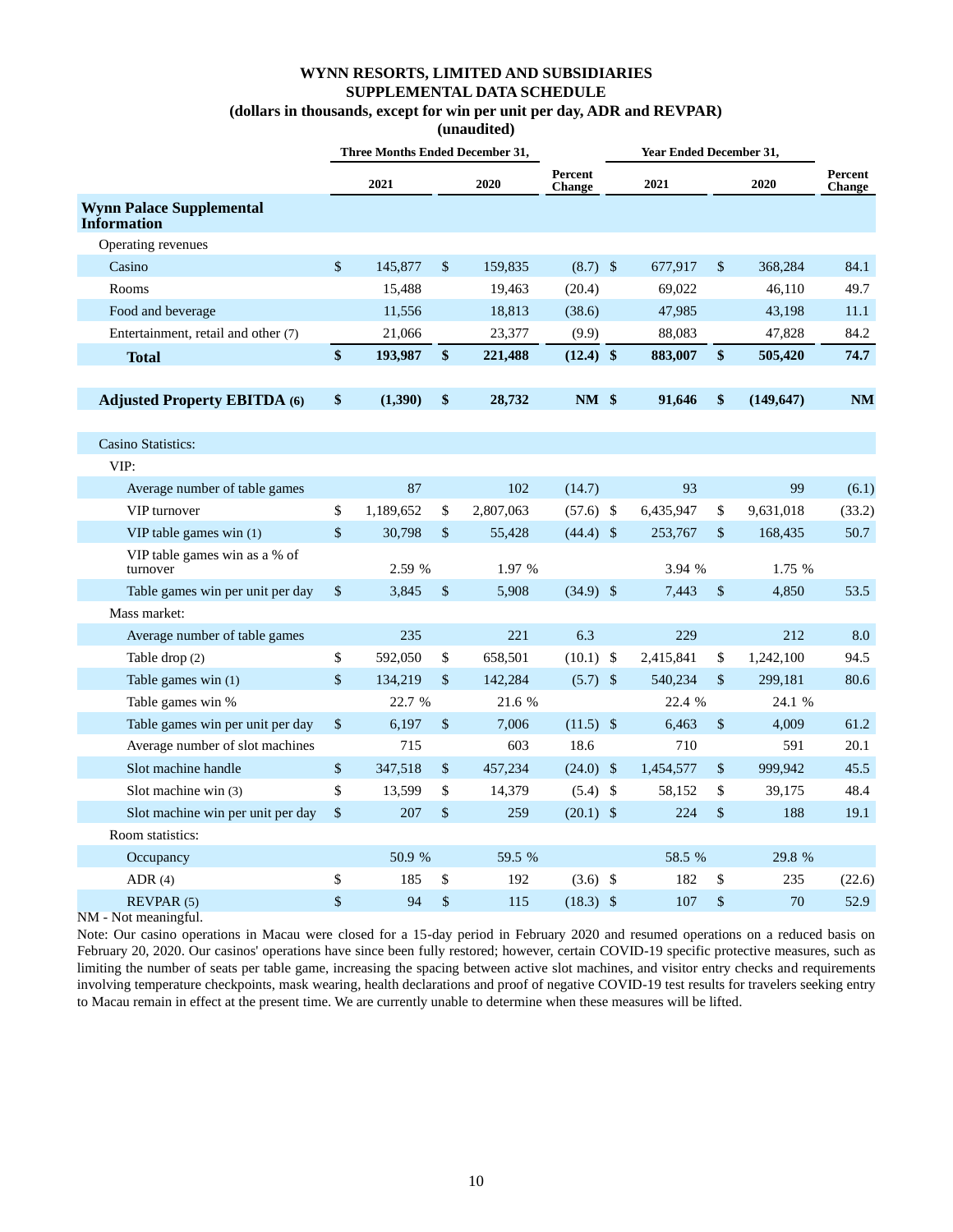**(unaudited) (continued)**

|                                                      | <b>Three Months Ended December 31,</b> |              |           |                   | <b>Year Ended December 31,</b> |      |           |                                 |
|------------------------------------------------------|----------------------------------------|--------------|-----------|-------------------|--------------------------------|------|-----------|---------------------------------|
|                                                      | 2021                                   |              | 2020      | Percent<br>Change | 2021                           |      | 2020      | <b>Percent</b><br><b>Change</b> |
| <b>Wynn Macau Supplemental</b><br><b>Information</b> |                                        |              |           |                   |                                |      |           |                                 |
| Operating revenues                                   |                                        |              |           |                   |                                |      |           |                                 |
| Casino                                               | \$<br>97,389                           | \$           | 130,837   | $(25.6)$ \$       | 476,999                        | \$   | 344,595   | 38.4                            |
| Rooms                                                | 11,467                                 |              | 15,631    | (26.6)            | 50,492                         |      | 39,111    | 29.1                            |
| Food and beverage                                    | 8,800                                  |              | 14,273    | (38.3)            | 32,420                         |      | 33,094    | (2.0)                           |
| Entertainment, retail and other (7)                  | 14,018                                 |              | 21,171    | (33.8)            | 66,104                         |      | 57,857    | 14.3                            |
| <b>Total</b>                                         | \$<br>131,674                          | \$           | 181,912   | $(27.6)$ \$       | 626,015                        | \$   | 474,657   | <b>31.9</b>                     |
| <b>Adjusted Property EBITDA (6)</b>                  | \$<br>(24, 494)                        | \$           | 10,706    | $NM$ \$           | 4,209                          | \$   | (87, 189) | <b>NM</b>                       |
| <b>Casino Statistics:</b>                            |                                        |              |           |                   |                                |      |           |                                 |
| VIP:                                                 |                                        |              |           |                   |                                |      |           |                                 |
| Average number of table games                        | 74                                     |              | 91        | (18.7)            | 81                             |      | 89        | (9.0)                           |
| VIP turnover                                         | \$<br>858,131                          | \$           | 1,771,818 | $(51.6)$ \$       | 5,488,118                      | \$   | 5,841,627 | (6.1)                           |
| VIP table games win (1)                              | \$<br>24,440                           | $\mathbb{S}$ | 54,916    | $(55.5)$ \$       | 155,064                        | \$   | 185,059   | (16.2)                          |
| VIP table games win as a % of<br>turnover            | 2.85 %                                 |              | 3.10 %    |                   | 2.83 %                         |      | 3.17 %    |                                 |
| Table games win per unit per day                     | \$<br>3,596                            | \$           | 6,559     | $(45.2)$ \$       | 5,250                          | $\$$ | 5,925     | (11.4)                          |
| Mass market:                                         |                                        |              |           |                   |                                |      |           |                                 |
| Average number of table games                        | 240                                    |              | 240       |                   | 240                            |      | 225       | 6.7                             |
| Table drop (2)                                       | \$<br>527,159                          | \$           | 632,479   | (16.7)            | \$<br>2,230,348                | \$   | 1,384,537 | 61.1                            |
| Table games win (1)                                  | \$<br>91,517                           | \$           | 113,130   | $(19.1)$ \$       | 412,753                        | \$   | 259,361   | 59.1                            |
| Table games win %                                    | 17.4 %                                 |              | 17.9 %    |                   | 18.5 %                         |      | 18.7 %    |                                 |
| Table games win per unit per day                     | \$<br>4,146                            | \$           | 5,124     | $(19.1)$ \$       | 4,720                          | \$   | 3,279     | 43.9                            |
| Average number of slot machines                      | 600                                    |              | 488       | 23.0              | 587                            |      | 504       | 16.5                            |
| Slot machine handle                                  | \$<br>254,966                          | \$           | 314,248   | $(18.9)$ \$       | 1,057,303                      | $\$$ | 830,785   | 27.3                            |
| Slot machine win (3)                                 | \$<br>6,909                            | \$           | 12,160    | $(43.2)$ \$       | 35,483                         | \$   | 31,153    | 13.9                            |
| Slot machine win per unit per day                    | \$<br>125                              | \$           | 271       | $(53.9)$ \$       | 166                            | $\$$ | 176       | (5.7)                           |
| Room statistics:                                     |                                        |              |           |                   |                                |      |           |                                 |
| Occupancy                                            | 55.2 %                                 |              | 65.5 %    |                   | 58.8 %                         |      | 34.8 %    |                                 |
| ADR $(4)$                                            | \$<br>204                              | \$           | 233       | $(12.4)$ \$       | 213                            | \$   | 276       | (22.8)                          |
| REVPAR (5)                                           | \$<br>112                              | \$           | 153       | $(26.8)$ \$       | 125                            | \$   | 96        | 30.2                            |

NM - Not meaningful.

Note: Our casino operations in Macau were closed for a 15-day period in February 2020 and resumed operations on a reduced basis on February 20, 2020. Our casinos' operations have since been fully restored; however, certain COVID-19 specific protective measures, such as limiting the number of seats per table game, increasing the spacing between active slot machines, and visitor entry checks and requirements involving temperature checkpoints, mask wearing, health declarations and proof of negative COVID-19 test results for travelers seeking entry to Macau remain in effect at the present time. We are currently unable to determine when these measures will be lifted.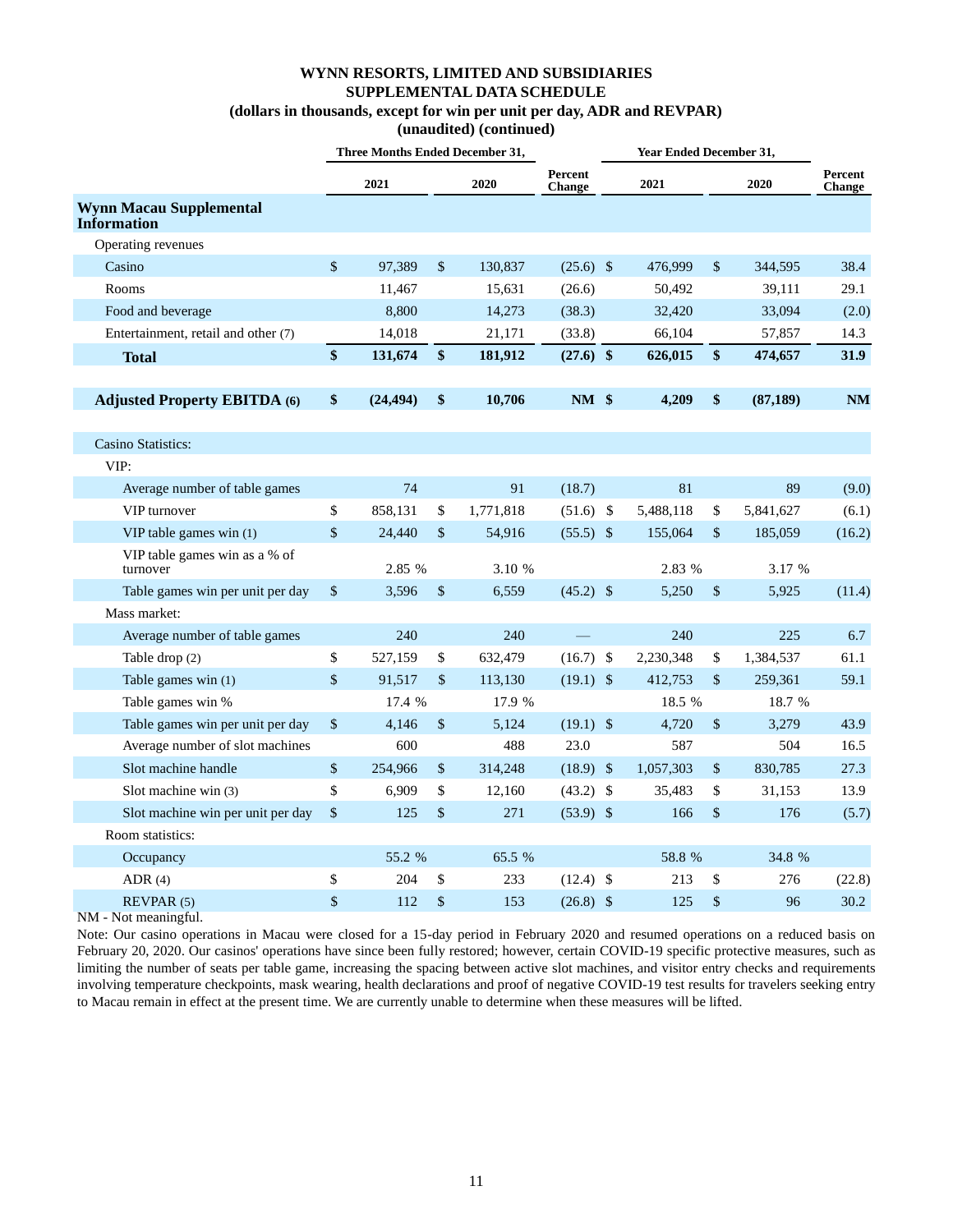**(unaudited) (continued)**

|                                                                |                   | <b>Three Months Ended December 31,</b> |                           |         |                          |               | Year Ended December 31, |               |           |                          |
|----------------------------------------------------------------|-------------------|----------------------------------------|---------------------------|---------|--------------------------|---------------|-------------------------|---------------|-----------|--------------------------|
|                                                                |                   | 2021                                   |                           | 2020    | Percent<br><b>Change</b> |               | 2021                    |               | 2020      | Percent<br><b>Change</b> |
| <b>Las Vegas Operations Supplemental</b><br><b>Information</b> |                   |                                        |                           |         |                          |               |                         |               |           |                          |
| Operating revenues                                             |                   |                                        |                           |         |                          |               |                         |               |           |                          |
| Casino                                                         | \$                | 121,187                                | $\mathbb{S}$              | 75,472  | 60.6                     | $\mathbb{S}$  | 426,440                 | $\mathbb{S}$  | 236,826   | 80.1                     |
| Rooms                                                          |                   | 159,527                                |                           | 38,654  | 312.7                    |               | 425,777                 |               | 202,073   | 110.7                    |
| Food and beverage                                              |                   | 156,197                                |                           | 39,312  | 297.3                    |               | 489,587                 |               | 216,426   | 126.2                    |
| Entertainment, retail and other                                |                   | 56,985                                 |                           | 19,102  | 198.3                    |               | 161,877                 |               | 92,622    | 74.8                     |
| <b>Total</b>                                                   | $\frac{1}{2}$     | 493,896                                | $\frac{1}{2}$             | 172,540 | 186.3                    | $\frac{1}{2}$ | 1,503,681               | $\frac{1}{2}$ | 747,947   | 101.0                    |
|                                                                |                   |                                        |                           |         |                          |               |                         |               |           |                          |
| <b>Adjusted Property EBITDA (6)</b>                            | $\boldsymbol{\$}$ | 186,159                                | \$                        | 21,027  | 785.3                    | $\frac{1}{2}$ | 530,878                 | \$            | (56,356)  | <b>NM</b>                |
|                                                                |                   |                                        |                           |         |                          |               |                         |               |           |                          |
| <b>Casino Statistics:</b>                                      |                   |                                        |                           |         |                          |               |                         |               |           |                          |
| Average number of table games                                  |                   | 224                                    |                           | 183     | 22.4                     |               | 210                     |               | 214       | (1.9)                    |
| Table drop (2)                                                 | \$                | 584,060                                | $\sqrt{\ }$               | 296,565 | 96.9                     | $\sqrt{\ }$   | 1,842,792               | $\sqrt{\ }$   | 1,127,309 | 63.5                     |
| Table games win $(1)$                                          | \$                | 121,256                                | \$                        | 72,295  | 67.7                     | \$            | 407,195                 | \$            | 238,490   | 70.7                     |
| Table games win %                                              |                   | 20.8 %                                 |                           | 24.4 %  |                          |               | 22.1 %                  |               | 21.2 %    |                          |
| Table games win per unit per day                               | \$                | 5,879                                  | \$                        | 4,305   | 36.6                     | \$            | 5,323                   | \$            | 3,873     | 37.4                     |
| Average number of slot machines                                |                   | 1,743                                  |                           | 1,601   | 8.9                      |               | 1,688                   |               | 1,703     | (0.9)                    |
| Slot machine handle                                            | \$                | 1,316,154                              | \$                        | 802,294 | 64.0                     | \$            | 4,379,421               | \$            | 2,452,811 | 78.5                     |
| Slot machine win (3)                                           | \$                | 87,866                                 | $\boldsymbol{\mathsf{S}}$ | 46,923  | 87.3                     | $\mathbb{S}$  | 297,548                 | \$            | 159,387   | 86.7                     |
| Slot machine win per unit per day                              | \$                | 548                                    | \$                        | 319     | 71.8                     | \$            | 483                     | \$            | 325       | 48.6                     |
| Poker rake                                                     | \$                | 5,848                                  | \$                        | 1,079   | 442.0                    | $\mathcal{S}$ | 14,552                  | $\mathsf{\$}$ | 3,264     | 345.8                    |
| Room statistics:                                               |                   |                                        |                           |         |                          |               |                         |               |           |                          |
| Occupancy                                                      |                   | 86.3 %                                 |                           | 34.2 %  |                          |               | 69.5 %                  |               | 49.6 %    |                          |
| ADR $(4)$                                                      | \$                | 441                                    | \$                        | 305     | 44.6                     | \$            | 386                     | \$            | 319       | 21.0                     |
| REVPAR (5)                                                     | \$                | 380                                    | \$                        | 105     | 261.9                    | $\mathcal{S}$ | 268                     | \$            | 158       | 69.6                     |

NM - Not meaningful.

Note: Wynn Las Vegas ceased all operations and closed to the public on March 17, 2020 and reopened on June 4, 2020 with certain COVID-19 specific protective measures in place, such as limiting the number of seats per table game, slot machine spacing, temperature checks, mask protection, and suspension of certain entertainment and nightlife offerings. On October 19, 2020, Encore at Wynn Las Vegas adjusted its operating schedule to five days/four nights each week due to reduced customer demand levels. This adjusted operating schedule remained in effect through the first quarter of 2021, and on April 8, 2021, Encore at Wynn Las Vegas resumed full operations. On May 3, 2021, all industry restrictions were lifted and capacity limits increased to 100%.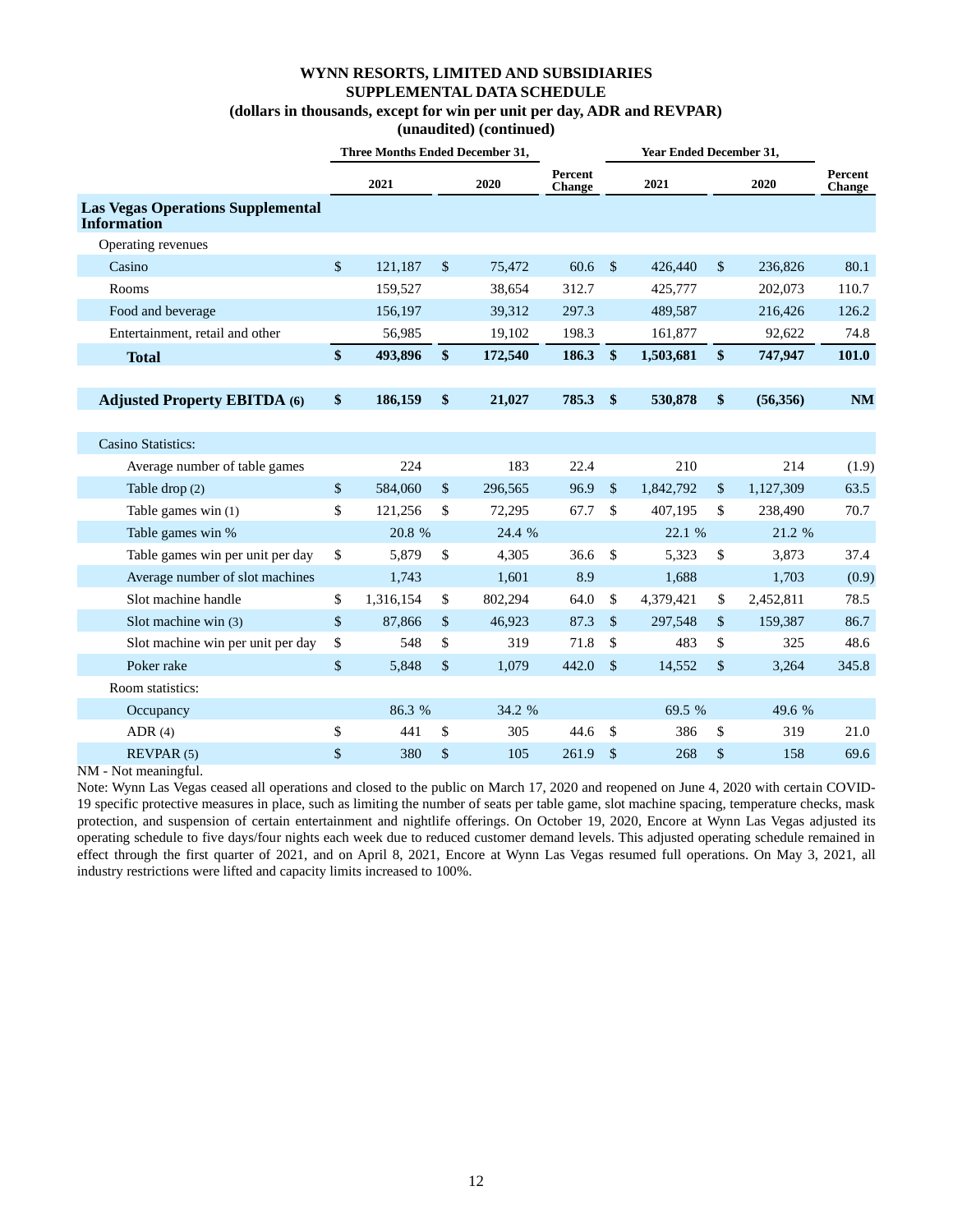**(unaudited) (continued)**

|                                                                | Three Months Ended December 31, |           |                           |         |                          | <b>Year Ended December 31,</b> |           |             |           |                          |
|----------------------------------------------------------------|---------------------------------|-----------|---------------------------|---------|--------------------------|--------------------------------|-----------|-------------|-----------|--------------------------|
|                                                                |                                 | 2021      |                           | 2020    | Percent<br><b>Change</b> |                                | 2021      |             | 2020      | <b>Percent</b><br>Change |
| <b>Encore Boston Harbor Supplemental</b><br><b>Information</b> |                                 |           |                           |         |                          |                                |           |             |           |                          |
| Operating revenues                                             |                                 |           |                           |         |                          |                                |           |             |           |                          |
| Casino                                                         | $\sqrt{\ }$                     | 153.739   | $\boldsymbol{\mathsf{S}}$ | 89.012  | 72.7                     | $\mathbb{S}$                   | 552,064   | \$          | 287,525   | 92.0                     |
| Rooms                                                          |                                 | 18,317    |                           | 2,985   | 513.6                    |                                | 47,280    |             | 20,679    | 128.6                    |
| Food and beverage                                              |                                 | 22,206    |                           | 7,179   | 209.3                    |                                | 63,919    |             | 36,866    | 73.4                     |
| Entertainment, retail and other                                |                                 | 9,716     |                           | 4,708   | 106.4                    |                                | 28,260    |             | 16,596    | 70.3                     |
| <b>Total</b>                                                   | \$                              | 203,978   | \$                        | 103,884 | 96.4                     | $\boldsymbol{\$}$              | 691,523   | \$          | 361,666   | 91.2                     |
|                                                                |                                 |           |                           |         |                          |                                |           |             |           |                          |
| <b>Adjusted Property EBITDA (6)</b>                            | \$                              | 68,224    | \$                        | 16,667  | 309.3                    | \$                             | 210,068   | \$          | (23,762)  | $\mathbf{N}\mathbf{M}$   |
|                                                                |                                 |           |                           |         |                          |                                |           |             |           |                          |
| <b>Casino Statistics:</b>                                      |                                 |           |                           |         |                          |                                |           |             |           |                          |
| Average number of table games                                  |                                 | 181       |                           | 196     | (7.7)                    |                                | 189       |             | 182       | 3.8                      |
| Table drop (2)                                                 | $\$$                            | 377,131   | $\boldsymbol{\mathsf{S}}$ | 204,445 | 84.5                     | $\mathbb{S}$                   | 1,267,908 | $\sqrt{\ }$ | 697,873   | 81.7                     |
| Table games win (1)                                            | \$                              | 83,858    | \$                        | 42,697  | 96.4                     | \$                             | 273,174   | \$          | 147,512   | 85.2                     |
| Table games win %                                              |                                 | 22.2 %    |                           | 20.9 %  |                          |                                | 21.5 %    |             | 21.1 %    |                          |
| Table games win per unit per day                               | \$                              | 5,033     | \$                        | 2,371   | 112.3                    | \$                             | 3,959     | \$          | 3,256     | 21.6                     |
| Average number of slot machines                                |                                 | 2,741     |                           | 1,869   | 46.7                     |                                | 2,387     |             | 2,159     | 10.6                     |
| Slot machine handle                                            | \$                              | 1,172,909 | \$                        | 722,408 | 62.4                     | \$                             | 4,377,181 | \$          | 2,303,582 | 90.0                     |
| Slot machine win (3)                                           | \$                              | 95,630    | $\boldsymbol{\mathsf{S}}$ | 57,301  | 66.9                     | $\boldsymbol{\mathsf{S}}$      | 358,827   | \$          | 180,207   | 99.1                     |
| Slot machine win per unit per day                              | \$                              | 379       | \$                        | 333     | 13.8                     | \$                             | 412       | \$          | 335       | 23.0                     |
| Poker rake                                                     | \$                              |           | \$                        |         |                          | \$                             |           | \$          | 5,105     | (100.0)                  |
| Room statistics:                                               |                                 |           |                           |         |                          |                                |           |             |           |                          |
| Occupancy                                                      |                                 | 87.2 %    |                           | 73.8 %  |                          |                                | 85.2 %    |             | 74.5 %    |                          |
| ADR(4)                                                         | \$                              | 341       | \$                        | 303     | 12.5                     | \$                             | 328       | \$          | 294       | 11.6                     |
| REVPAR <sub>(5)</sub>                                          | \$                              | 297       | \$                        | 223     | 33.2                     | \$                             | 279       | \$          | 219       | 27.4                     |

NM - Not meaningful.

Note: Encore Boston Harbor ceased all operations and closed to the public on March 15, 2020. On July 10, 2020, Encore Boston Harbor reopened with certain COVID-19 specific protective measures in place, such as limiting the number of seats per table game and slot machine spacing, which were subsequently lifted in May 2021. In addition, hotel reservations were closed or limited for varying spans of time beginning with the March 2020 closure until September 1, 2021, when Encore Boston Harbor reopened its hotel tower to seven days per week. Accordingly, Encore Boston Harbor's room statistics have been computed based on 250 days of operations for the year ended December 31, 2021, and 20 days and 141 days of operations for the three months and year ended December 31, 2020, respectively.

(1) Table games win is shown before discounts, commissions and the allocation of casino revenues to rooms, food and beverage and other revenues for services provided to casino customers on a complimentary basis.

(2) In Macau, table drop is the amount of cash that is deposited in a gaming table's drop box plus cash chips purchased at the casino cage. In Las Vegas, table drop is the amount of cash and net markers issued that are deposited in a gaming table's drop box. At Encore Boston Harbor, table drop is the amount of cash and gross markers that are deposited in a gaming table's drop box.

(3) Slot machine win is calculated as gross slot machine win minus progressive accruals and free play.

(4) ADR is average daily rate and is calculated by dividing total room revenues including complimentaries (less service charges, if any) by total rooms occupied.

(5) REVPAR is revenue per available room and is calculated by dividing total room revenues including complimentaries (less service charges, if any) by total rooms available.

(6) Refer to accompanying reconciliations of Operating Income (Loss) to Adjusted Property EBITDA and Net Loss Attributable to Wynn Resorts, Limited to Adjusted Property EBITDA.

(7) For the year ended December 31, 2020, reflects the impact of rent concessions provided to tenants.